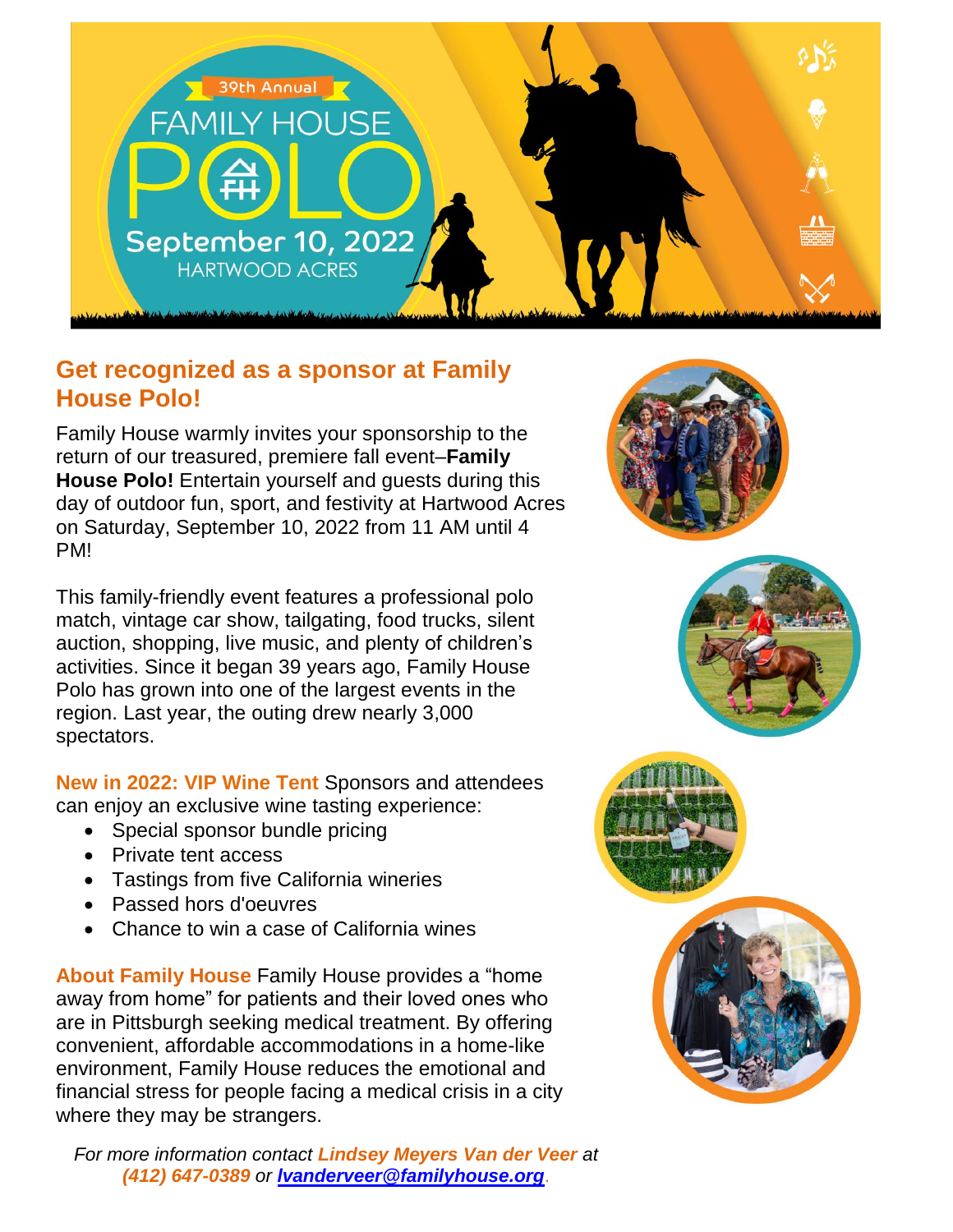# **Family House Polo Sponsorship Opportunities**

Saturday, September 10, 2022 | Hartwood Acres

|                                                                                                                        | <b>Platinum</b><br><b>Mallet</b> | <b>Gold Mallet</b> | Sip & Shop<br>Tent<br>Sponsorship | <b>Silver Mallet</b> | <b>Bronze Mallet</b> | <b>Supporter</b> |  |
|------------------------------------------------------------------------------------------------------------------------|----------------------------------|--------------------|-----------------------------------|----------------------|----------------------|------------------|--|
|                                                                                                                        | \$25,000                         | \$10,000           | \$7,500                           | \$6,500              | \$3,500              | \$1,250          |  |
| Name recognition in<br>e-blasts sent to 15,000<br>constituents                                                         | X                                | X                  | X                                 |                      |                      |                  |  |
| Sponsor flag(s) visible at the<br>playing field                                                                        | $\overline{2}$                   | 1                  |                                   |                      |                      |                  |  |
| Exclusive naming rights to<br>field area and branding on<br>site                                                       |                                  |                    | X                                 |                      |                      |                  |  |
| Listing on main scoreboard                                                                                             | Large                            | Large              | <b>Small</b>                      | <b>Small</b>         |                      |                  |  |
| Recognition on Family<br>House Facebook posts                                                                          | $\overline{2}$                   | $\overline{2}$     |                                   |                      |                      |                  |  |
| Recognition on Family<br>House Instagram posts or<br>stories                                                           | $\overline{2}$                   | $\overline{2}$     | 1                                 | 1                    |                      |                  |  |
| Brand recognition on all<br>event marketing materials,<br>including postcards,<br>invitations, program, and<br>website | Logo                             | Logo               | <b>Name</b>                       | <b>Name</b>          | <b>Name</b>          | <b>Name</b>      |  |
| Banner with company<br>name at tailgate tent                                                                           | X                                | X                  | X                                 | X                    | X                    |                  |  |
| Broadcast recognition of<br>sponsorship during Polo<br>Match                                                           | X                                | X                  | X                                 | X                    | X                    | X                |  |
| Individual general<br>admission tickets to<br>Polo Match                                                               | 120                              | 60                 | 48                                | 36                   | 24                   | 12               |  |
| On-field parking spaces<br>during Polo Match                                                                           | 20                               | 10                 | 6                                 | 6                    | 4                    | $\overline{2}$   |  |
| Option to purchase<br>additional tickets at<br>reduced rate (\$25)                                                     | X                                | X                  | X                                 | X                    | X                    | X                |  |
| <b>Add on: Discounted VIP Wine Tent Bundle</b>                                                                         |                                  |                    |                                   |                      |                      |                  |  |
| Option to purchase<br>six tickets to the new<br>VIP Wine Tent at<br>reduced rate (\$500)                               | X                                | X                  | X                                 | X                    | X                    | X                |  |